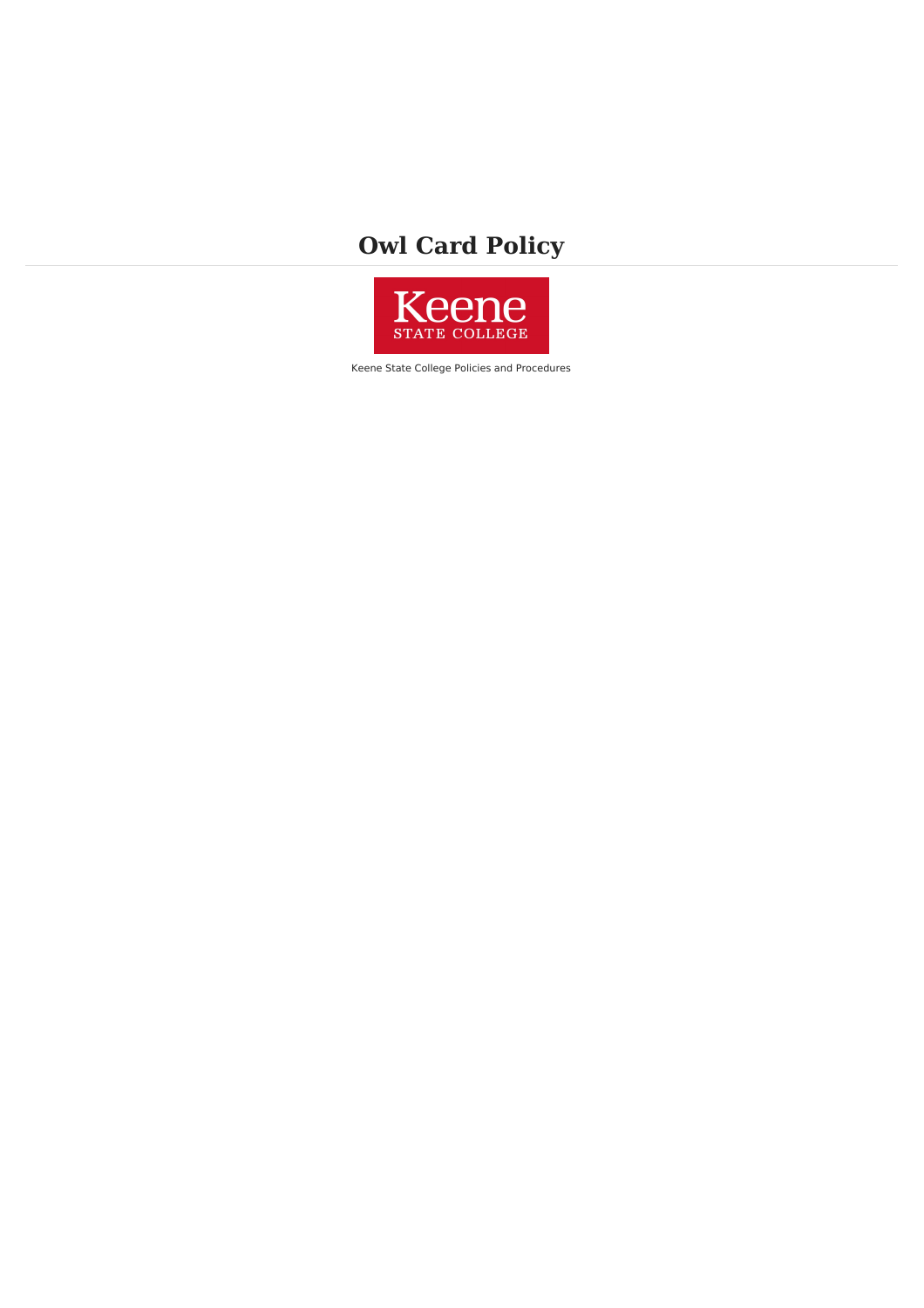## **Owl Card Policy**

#### [Section](file:///var/www/vhosts/pw.keene.edu/public_html/ksc/assets/cache/PdfCache/16569701703015.html#aside) Menu

The Owl Card is the official Keene State College photo ID for students, employees and other individuals affiliated with KSC. The Owl Card Policy governs the use and issuance of the KSC Owl Card for both the new Owl Card design and the former KSC ID Card design.

#### **Owl Card Use**

Keene State Owl Card includes but is not limited to the following campus services:

- Residence Hall/Campus Building Access
- **•** Library Services
- **•** Dining Services
- Recreation Center Access
- Vending Purchases

#### **Owl Card Eligibility**

- Students
- All employees (PAT, OS, Faculty, Adjunct and Complementary staff)

### **Owl Card Holders' Responsibilities**

- 1. Use and acceptance of this card indicates your agreement to the terms and conditions that govern its use.
- 2. The Owl Card is a multi-functional card containing a secure digital chip, magnetic strip, and barcode. It should be treated with care and steps taken to avoid damaging the cards functionality. If you damage your Owl Card, you do so at your own risk. If damaged, you will be responsible to pay the \$25 replacement fee to have a new card produced.
- 3. Card holder is responsible to immediately report a lost/stolen card. To report a lost/stolen or found card, call Campus Safety [603-358-2228](https://get.cbord.com/owlcard/full/prelogin.php) or go to the GET Owl Card Portal.
- 4. This card must be presented upon request by a College employee.
- 5. This card is non-transferable and will be confiscated if found in the possession of another person.
- 6. Lending/sharing /fraudulent use/alteration of this card is grounds for College disciplinary action.
- 7. Card holder is responsible for expenditures and/or activity with this card until card is reported lost/stolen and for replacement card fee.

#### **Please adhere to the following:**

- Do not crimp, bend or twist card
- Do not immerse in liquids of any kind
- Do not machine wash
- Do not expose to extreme heat or open flame
- Do not puncture
- Do not expose to chemicals
- Do not hole-punch
- Do not re-laminate

#### **Owl Card Replacement Procedures**

1. There is a \$25 replacement fee for Owl Cards. This fee is charged to a student's account at the time a replacement card is issued. The \$25 replacement fee may be waived if both a) and b) are satisfied.

a. The internal digital chip and/or magnetic strip is no longer fully functional as a result of normal use, preventing use for door access and/or mag strip swiping activities, and the exterior surface of the card is not damaged.

b. Card holder turns in the current, non-functioning card to the Owl Card Office at the time replacement Owl Card is issued.

- 2. Student/employee must provide government form of identification.
- 3. KSC does not issue temporary cards.
- 4. KSC does not reactivate cards.
- 5. Replacement cards are available at the Owl Card Office M-F from 8:00am-4:00pm.
- 6. When the Owl Card Office is closed, Campus Safety can provide a replacement card.

### **Owl Card Lost or Found Procedures**

- 1. Card holders should report a card as being lost using the GET Owl Card [Portal](https://get.cbord.com/owlcard/full/prelogin.php) or by calling Campus Safety at 603-358-2228.
- 2. Campus Safety will verify if card has been replaced. If card has been replaced, Campus Safety will destroy found card immediately.
- 3. Campus Safety will notify a card holder of found Owl Card and indicate card holder has seven days to claim found card at Campus Safety, with the exception of times when classes are not in session.
- 4. After seven days, found cards will be shredded and card holder will be subject to Owl Card replacement fee, if applicable.